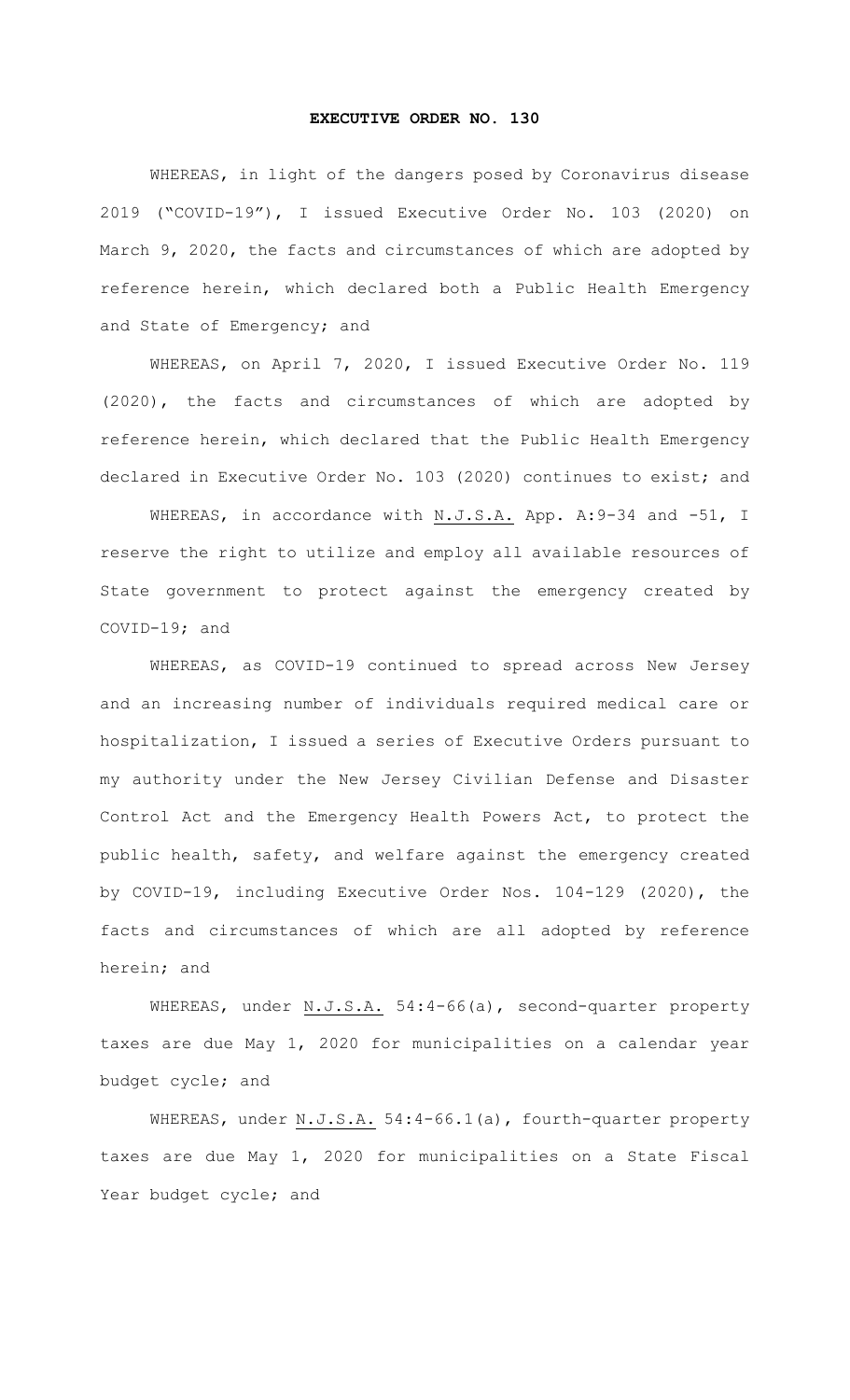WHEREAS, property taxpayers throughout the State may be suffering from one or more financial hardships caused by or related to the COVID-19 pandemic, including but not limited to a substantial loss of or drop in income and additional expenses such as those relating to necessary healthcare; and

WHEREAS, as of April 13, 2020, there were 856,528 unemployment claims filed by New Jerseyans over the previous five weeks; and

WHEREAS, the COVID-19 outbreak has caused substantial economic disruption for many property taxpayers throughout the State, making it difficult for many residents to meet the May 1, 2020 due date for timely payment of real property taxes; and

WHEREAS, under N.J.S.A. 54:4-67(a), local governments may fix the rate of interest to be charged for the nonpayment of taxes, assessments, or other municipal liens or charges, on or before the date when they would become delinquent, and may provide that no interest shall be charged if payment of any installment is made within the tenth calendar day following the date upon which the same became delinquent, thereby establishing a grace period running through May 11, 2020 for second-quarter property taxes in the case of municipalities on a calendar year budget cycle, or, in the case of municipalities on a State Fiscal Year budget cycle, a grace period running through May 11, 2020 for fourth-quarter property taxes; and

WHEREAS, it is necessary to take action to minimize and mitigate additional hardships, losses, or suffering by individuals and local government units as the State and its political subdivisions respond to the spread of COVID-19; and

2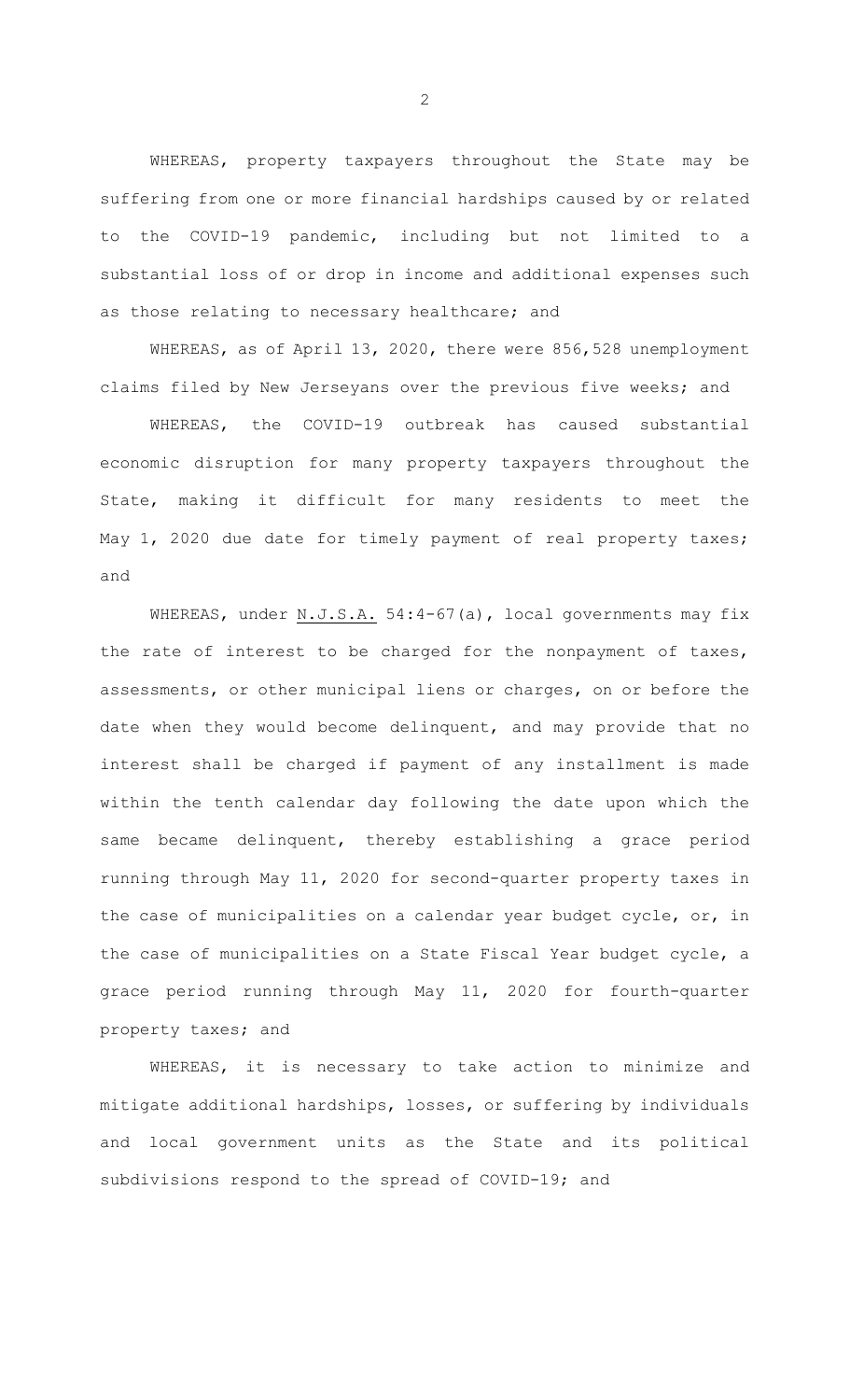WHEREAS, for these reasons, among others, the strict enforcement of certain statutory provisions relating to property tax grace periods is detrimental to the public welfare; and

WHEREAS, pursuant to N.J.S.A. App. A:9-47, the Governor is authorized to, among other things, suspend any regulatory provision of law when its enforcement is detrimental to the public welfare during an emergency; and

WHEREAS, in an attempt to alleviate some of the financial burden on property taxpayers, local governments have unilaterally undertaken a variety of actions absent statutory authorization to do so, including extending the statutory property tax payment installment date and grace period, as well as attempting to establish an effective grace period extension through temporary alteration of the interest rate; and

WHEREAS, however well-intentioned, the extraordinary measures by municipalities create inconsistency throughout the State, which may generate individual confusion regarding property tax payment obligations and may also create or exacerbate local fiscal challenges, including but not limited to, threatening the ability to fulfill obligations; and

WHEREAS, in accordance with N.J.S.A App. A:9-40, I declared that, due to the State of Emergency, no municipality, county, or any agency or political subdivision of this State shall enact or enforce any order, rule, regulation, ordinance, or resolution which will or might in any way conflict with any of the provisions of my Executive Orders, or which will in any way interfere with or impede their achievement; and

WHEREAS, the Constitution and statutes of New Jersey, particularly the provisions of N.J.S.A. 26:13-1 et seq., N.J.S.A. App. A:9-33 et seq., N.J.S.A. 38A:3-6.1, and N.J.S.A. 38A:2-4 and

3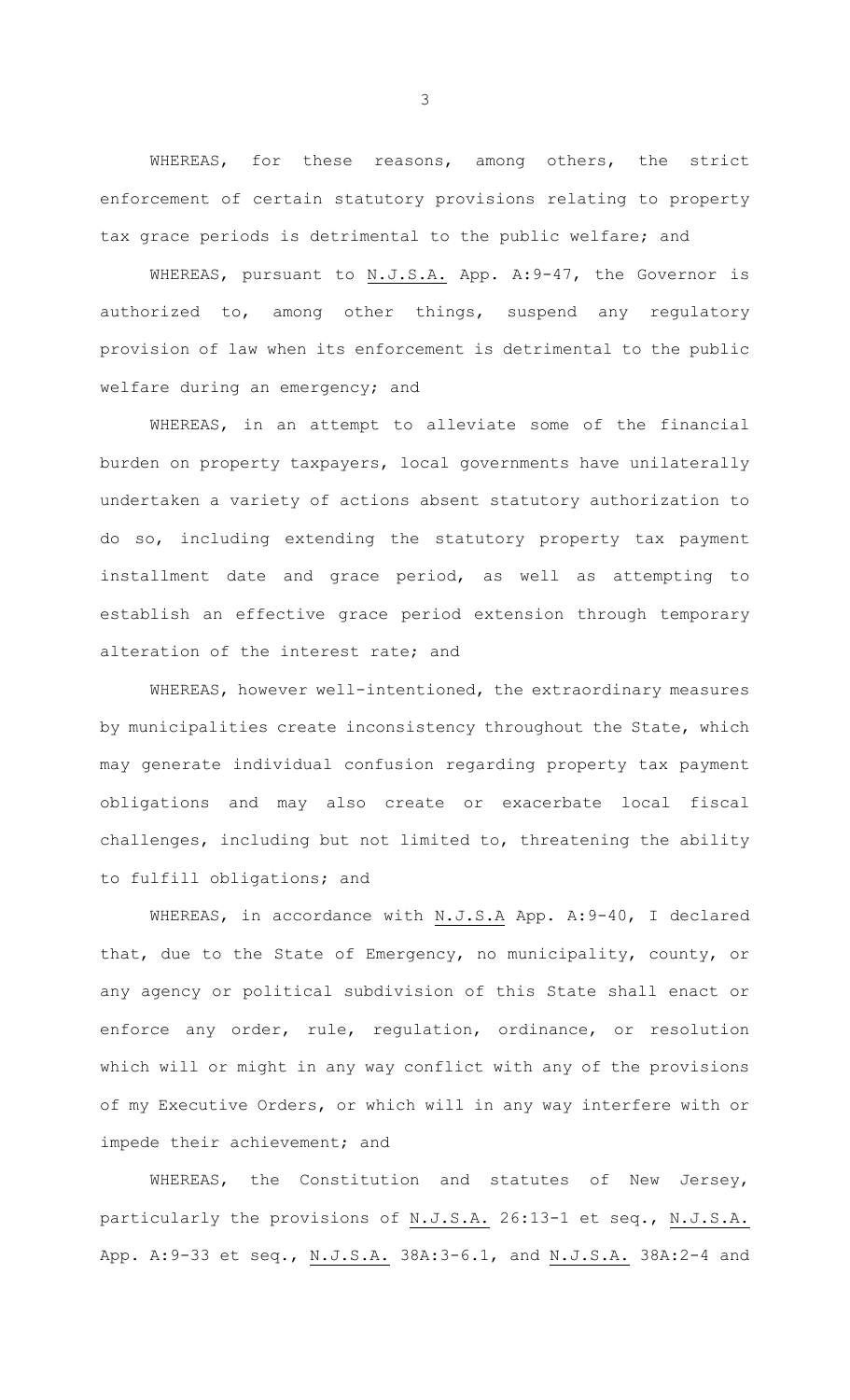all amendments and supplements thereto, confer upon the Governor of the State of New Jersey certain emergency powers, which I have invoked;

NOW, THEREFORE, I, PHILIP D. MURPHY, Governor of the State of New Jersey, by virtue of the authority vested in me by the Constitution and by the Statutes of this State, do hereby ORDER and DIRECT:

1. Any governing body of a municipality with a calendar year budget cycle may adopt a resolution instituting a grace period concluding on a date no later than June 1, 2020 for the payment of second-quarter property taxes.

2. Any governing body of a municipality with a State Fiscal Year budget cycle may adopt a resolution instituting a grace period concluding on a date no later than June 1, 2020 for the payment of fourth-quarter property taxes. If a municipality with a State Fiscal Year budget cycle institutes an extended grace period pursuant to this Order, the municipality shall not conduct an accelerated tax sale with respect to the installment for payment of fourth-quarter property taxes.

3. The municipal clerk shall notify the Director of the Division of Local Government Services in the Department of Community Affairs of any resolution instituting an extended grace period adopted under authority of this Order not later than the third business day next following the municipal governing body's adoption of the resolution.

4. No municipality, county, or any other agency or political subdivision of this State shall enact or enforce any order, rule, regulation, ordinance, or resolution that will or might in any way conflict with any of the provisions of this Order, or that will in any way interfere with or impede its achievement,

4